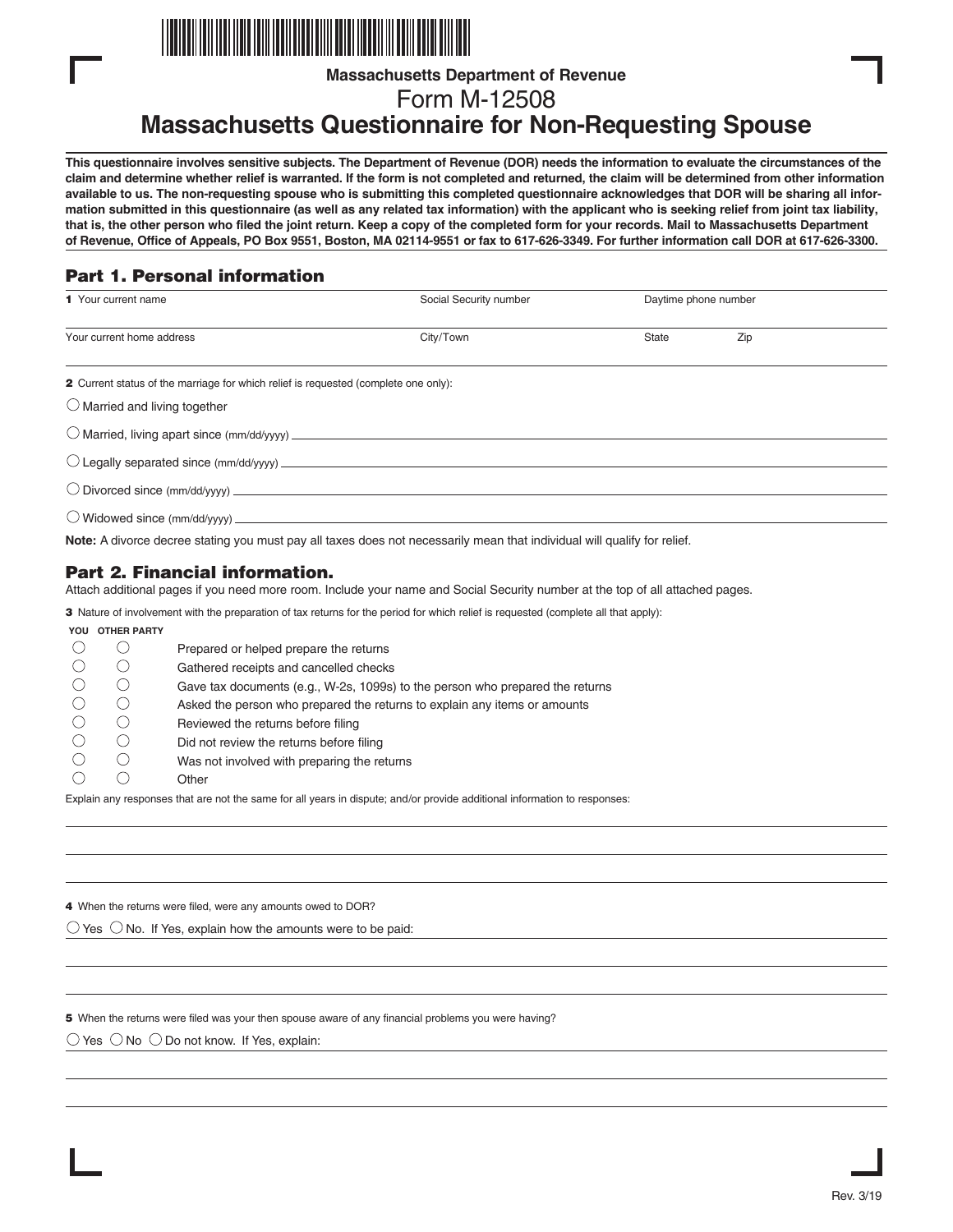

Your current name Social Security number Capacity number Social Security number Social Security number

6 For those years, what kinds of accounts did you have? Fill in all that apply. Explain if the answers are not the same for all the years:

|                                               | <b>JOINT SEPARATE</b>  |                                   |
|-----------------------------------------------|------------------------|-----------------------------------|
| $\left( \begin{array}{c} \end{array} \right)$ | $\left( \quad \right)$ | Checking or money market          |
| - ( )                                         | $($ )                  | Savings or certificate of deposit |

How did that individual use those accounts? Fill in all that apply:

#### **JOINT SEPARATE**

|  | Made deposits                                        |
|--|------------------------------------------------------|
|  | Reviewed bank statements or balanced checkbook       |
|  | Paid bills                                           |
|  | Knew how much money was in the account               |
|  | Made withdrawals from the account                    |
|  | Did not know about the account                       |
|  | Did not use the account                              |
|  | Was not involved in handling money for the household |

Explain any responses that are not the same for all years; and/or provide additional information to responses:

7 Did you ever transfer assets to the other party (e.g., put something of value, such as real estate or stocks, in other party's name)?

 $\bigcirc$  Yes  $\bigcirc$  No. If Yes, list assets and dates of transfer, and explain why assets were transferred:

8 Were you self-employed during period(s) for which relief is requested?

 $\bigcirc$  Yes  $\bigcirc$  No. If Yes, explain how other party was involved in your business:

9 Explain any items (e.g., unreported income, disallowed deductions, unclaimed credits) that were changed due to an audit covering period(s) for which relief is requested, and whether the changed items were yours or the other party's:

10 If audit results changed business income or deductions, was the other party involved in your business?

 $\bigcirc$  Yes  $\bigcirc$  No. If Yes, explain how:

Did the other party know about your business?

 $\bigcirc$  Yes  $\bigcirc$  No. If Yes, explain how: